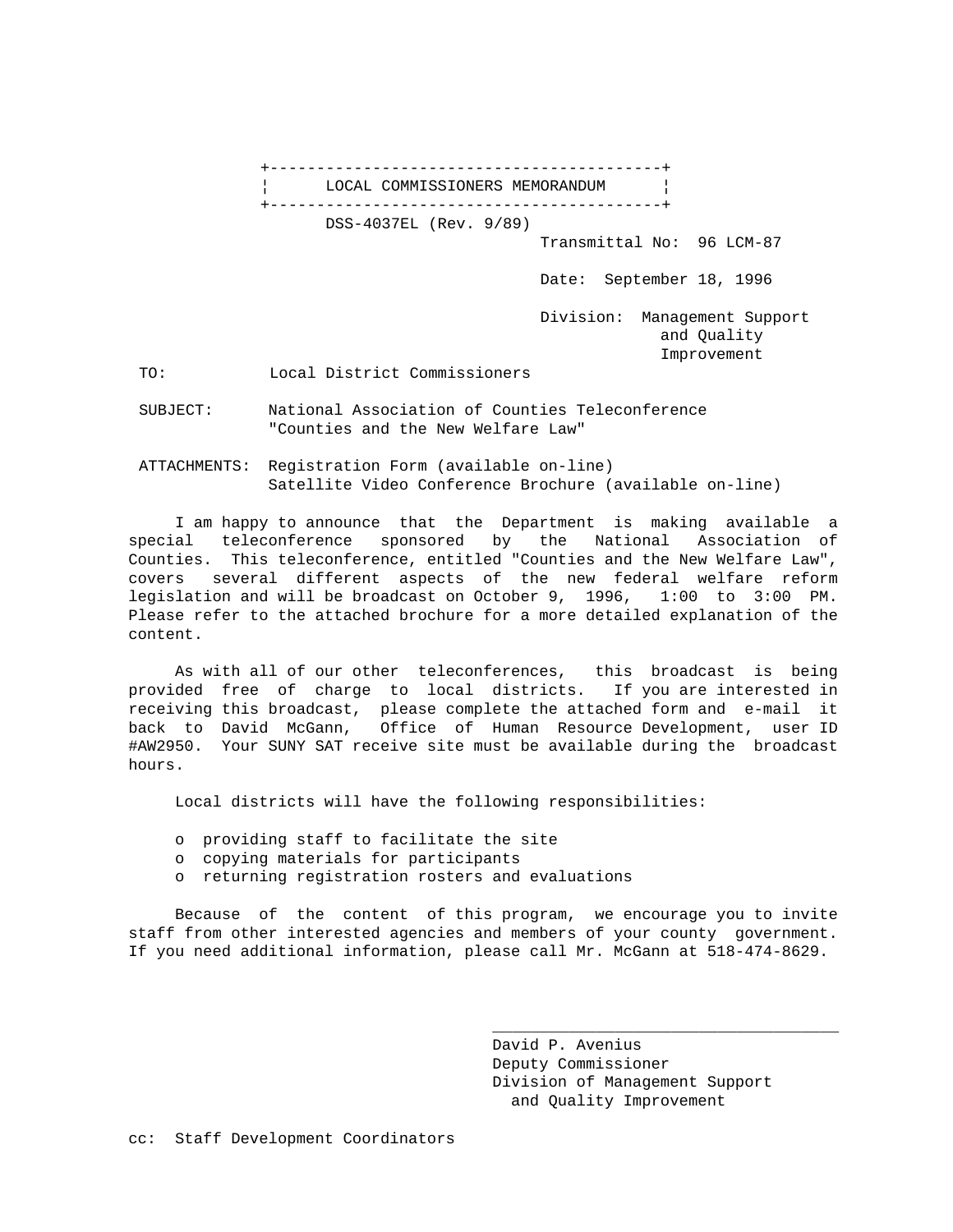|                                                    |                           | "Counties and the New Welfare Law"<br>Satellite Broadcast<br>NAC Registration Form<br>(return to AW2950 by Friday, September 27, 1996) |                     |
|----------------------------------------------------|---------------------------|----------------------------------------------------------------------------------------------------------------------------------------|---------------------|
|                                                    | County<br>Contact Person: |                                                                                                                                        |                     |
|                                                    | Phone Number<br>Dates     | Interested(Y/N)                                                                                                                        | Probable Attendance |
| October 9<br>"Counties and the<br>New Welfare Law" |                           |                                                                                                                                        |                     |